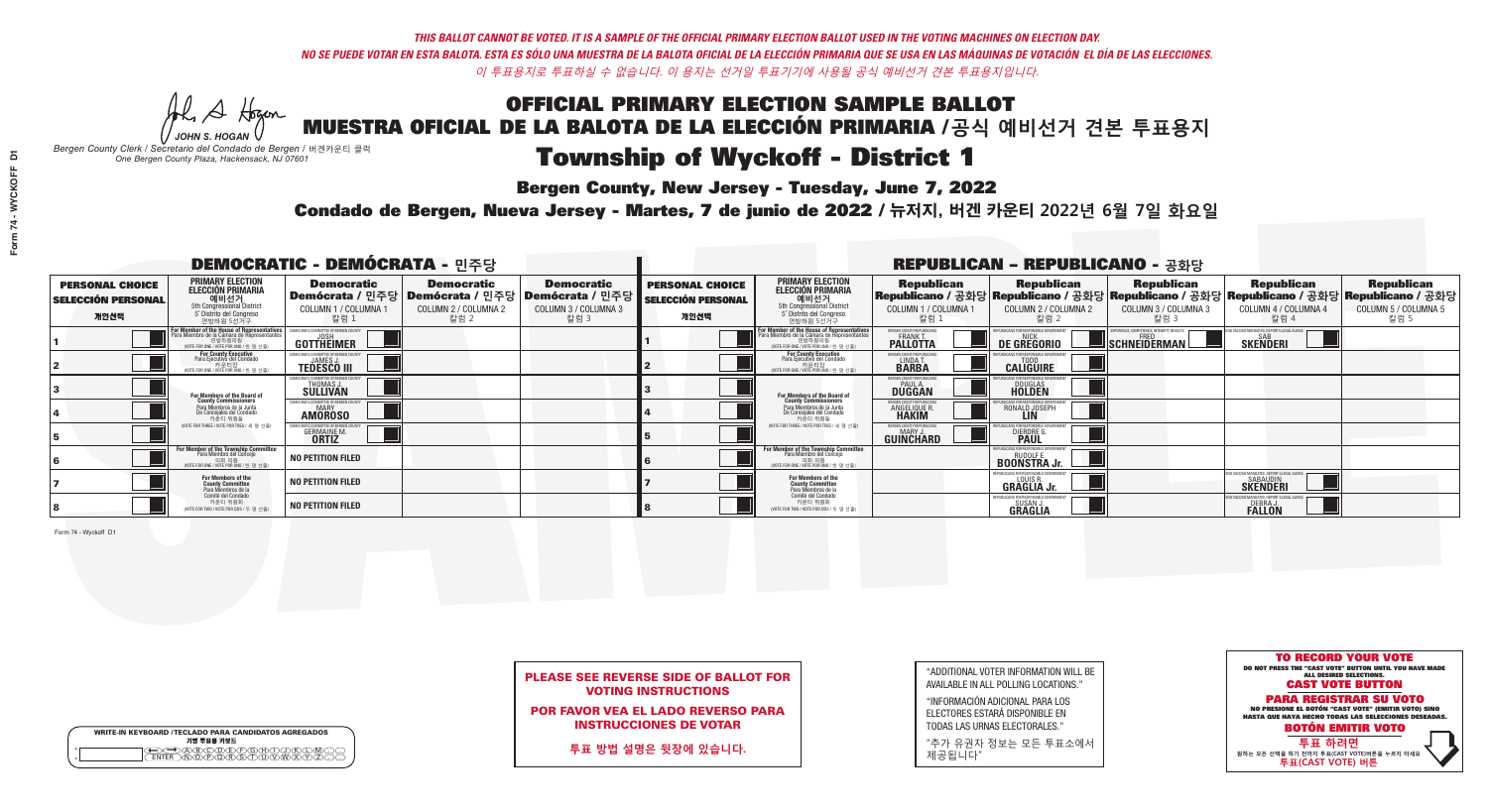Al Stogan

**Bergen County, New Jersey - Tuesday, June 7, 2022** 

|              | <b>WRITE-IN KEYBOARD /TECLADO PARA CANDIDATOS AGREGADOS</b><br>기명 투표용 키보드 |  |
|--------------|---------------------------------------------------------------------------|--|
| o<br>$\circ$ | )B)C)D)E)(F)(G)(A)(<br>᠗᠋ᡯᡯᡯ                                              |  |

*JOHN S. HOGAN Bergen County Clerk / Secretario del Condado de Bergen /* 버겐카운티 클럭 *One Bergen County Plaza, Hackensack, NJ 07601*



| <b>PLEASE SEE REVERSE SIDE OF BALLOT FOR</b> |  |
|----------------------------------------------|--|
| <b>VOTING INSTRUCTIONS</b>                   |  |

POR FAVOR VEA EL LADO REVERSO PARA INSTRUCCIONES DE VOTAR

**투표 방법 설명은 뒷장에 있습니다.**

"ADDITIONAL VOTER INFORMATION WILL BE AVAILABLE IN ALL POLLING LOCATIONS."

"INFORMACIÓN ADICIONAL PARA LOS ELECTORES ESTARÁ DISPONIBLE EN TODAS LAS URNAS ELECTORALES."

"추가 유권자 정보는 모든 투표소에서 제공됩니다"

Condado de Bergen, Nueva Jersey - Martes, 7 de junio de 2022 / 뉴저지, 버겐 카운티 2022년 6월 7일 화요일 *One Bergen County Plaza, Hackensack, NJ 07601*

| <b>DEMOCRATIC - DEMÓCRATA - 민주당</b>                         |                                                                                                                                        |                                                         |                                                                                                        |                                                   |                                                             |                                                                                                                                    | <b>REPUBLICAN - REPUBLICANO - 공화당</b>                        |                                                         |                                                   |                                                                                                                                                |                                                   |
|-------------------------------------------------------------|----------------------------------------------------------------------------------------------------------------------------------------|---------------------------------------------------------|--------------------------------------------------------------------------------------------------------|---------------------------------------------------|-------------------------------------------------------------|------------------------------------------------------------------------------------------------------------------------------------|--------------------------------------------------------------|---------------------------------------------------------|---------------------------------------------------|------------------------------------------------------------------------------------------------------------------------------------------------|---------------------------------------------------|
| <b>PERSONAL CHOICE</b><br><b>SELECCIÓN PERSONAL</b><br>개인선택 | <b>PRIMARY ELECTION</b><br><b>ELECCIÓN PRIMARIA</b><br>5th Congressional District<br>5 <sup>o</sup> Distrito del Congreso<br>연방하원 5선거구 | <b>Democratic</b><br>COLUMN 1 / COLUMNA 1<br>'칼럼 ∶      | <b>Democratic</b><br>│Demócrata / 민주당│Demócrata / 민주당│Demócrata / 민주당┃<br>COLUMN 2 / COLUMNA 2<br>칼럼 2 | <b>Democratic</b><br>COLUMN 3 / COLUMNA 3<br>칼럼 3 | <b>PERSONAL CHOICE</b><br><b>SELECCIÓN PERSONAL</b><br>개인선택 | <b>PRIMARY ELECTION</b><br><b>ELECCIÓN PRIMARIA</b><br>해비선거<br>6th Congressional District<br>5° Distrito del Congreso<br>연방하원 5선거구 | <b>Republican</b><br>COLUMN 1 / COLUMNA 1<br>칼럼 :            | <b>Republican</b><br>COLUMN 2 / COLUMNA 2<br>-칼럼 2      | <b>Republican</b><br>COLUMN 3 / COLUMNA 3<br>칼럼 3 | <b>Republican</b><br>Republicano / 공화당 Republicano / 공화당 Republicano / 공화당 Republicano / 공화당 Republicano / 공화당<br>COLUMN 4 / COLUMNA 4<br>칼럼 4 | <b>Republican</b><br>COLUMN 5 / COLUMNA 5<br>칼럼 5 |
|                                                             | For Member of the House of Representatives<br>Para Miembro de la Cámara de Representantes<br>NOTE FOR ONE / VOTE POR UNO / 한 명 선출)     | GOTTHEIMER                                              |                                                                                                        |                                                   |                                                             | For Member of the House of Representatives<br>Para Miembro de la Cámara de Representantes<br>NOTE FOR ONE / VOTE POR UNO / 한 명 선출  | BERGEN COUNTY REPUBLICANS<br>FRANK T.<br><b>PALLOTTA</b>     | DE GREGORIO                                             | SCHNEIDERMAN                                      | SKEÑDERI                                                                                                                                       |                                                   |
|                                                             | <b>For County Executive</b><br>Para Ejecutivo del Condado<br>가운티장<br>/ 카운티장<br>/ VOTE FOR ONE / VOTE POR UNO / 한 명 선출)                 | <b>TEDESCO III</b>                                      |                                                                                                        |                                                   |                                                             | For County Executive<br>Para Ejecutivo del Condado<br>가운티장<br>(VOTE FOR ONE / VOTE POR UNO / 한 명 선출                                | ERGEN COUNTY REPUBLIC<br>LINDA T.                            | <b>CALIGUIRE</b>                                        |                                                   |                                                                                                                                                |                                                   |
|                                                             | For Members of the Board of<br>County Commissioners                                                                                    | THOMAS J.                                               |                                                                                                        |                                                   |                                                             | For Members of the Board of<br>County Commissioners                                                                                | ERGEN COUNTY REPUBLICAN<br><b>PAUL A.</b><br><b>DUGGAN</b>   | <b>DOUGLAS</b><br><b>HOLDEN</b>                         |                                                   |                                                                                                                                                |                                                   |
|                                                             | Para Miembros de la Junta<br>De Concejales del Condado<br>카운티 위원들                                                                      | ATIC COMMITTEE OF BERGEN COI<br><b>AMOROSO</b>          |                                                                                                        |                                                   |                                                             | Para Miembros de la Junta<br>De Concejales del Condado<br>카운티 위원들                                                                  | RGEN COUNTY REPUBLICAL<br><b>ANGELIQUE R</b><br><b>HAKIM</b> | RONALD JOSEPH                                           |                                                   |                                                                                                                                                |                                                   |
|                                                             | NOTE FOR THREE / VOTE POR TRES / 세 명 선출                                                                                                | : COMMITTEE OF BERGEN CI<br>GERMAINE M.<br><b>ORTIZ</b> |                                                                                                        |                                                   |                                                             | NOTE FOR THREE / VOTE POR TRES / 세 명 선출                                                                                            | ERGEN COUNTY REPUBLICAN:<br>MARY J<br>GUINCHARD              | DIERDRE                                                 |                                                   |                                                                                                                                                |                                                   |
|                                                             | For Member of the Township Committee<br>Para Miembro del Conceio<br>(VOTE FOR ONE / VOTE POR UNO / 한 명 선                               | <b>NO PETITION FILED</b>                                |                                                                                                        |                                                   |                                                             | For Member of the Township Committee<br>Para Miembro del Concejo<br>(VOTE FOR ONE / VOTE POR UNO / 한 명 선출                          |                                                              | PUBI ICANS FOR RESPONSIBI E GOVI<br><b>BOONSTRA Jr.</b> |                                                   |                                                                                                                                                |                                                   |
|                                                             | For Members of the<br>County Committee<br>Para Miembros de la<br>Comité del Condado                                                    | <b>NO PETITION FILED</b>                                |                                                                                                        |                                                   |                                                             | <b>For Members of the<br/>County Committee</b><br>Para Miembros de la<br>Comité del Condado                                        |                                                              | <b>KENNETH A.</b>                                       |                                                   |                                                                                                                                                |                                                   |
|                                                             | 카운티 위원회<br>WOTE FOR TWO / VOTE POR DOS / 두 명 선출)                                                                                       | <b>NO PETITION FILED</b>                                |                                                                                                        |                                                   |                                                             | 카운티 위원회<br>WOTE FOR TWO / VOTE POR DOS / 두 명 선출)                                                                                   |                                                              | <b>DEBORAH</b><br>ANTONACCI                             |                                                   |                                                                                                                                                |                                                   |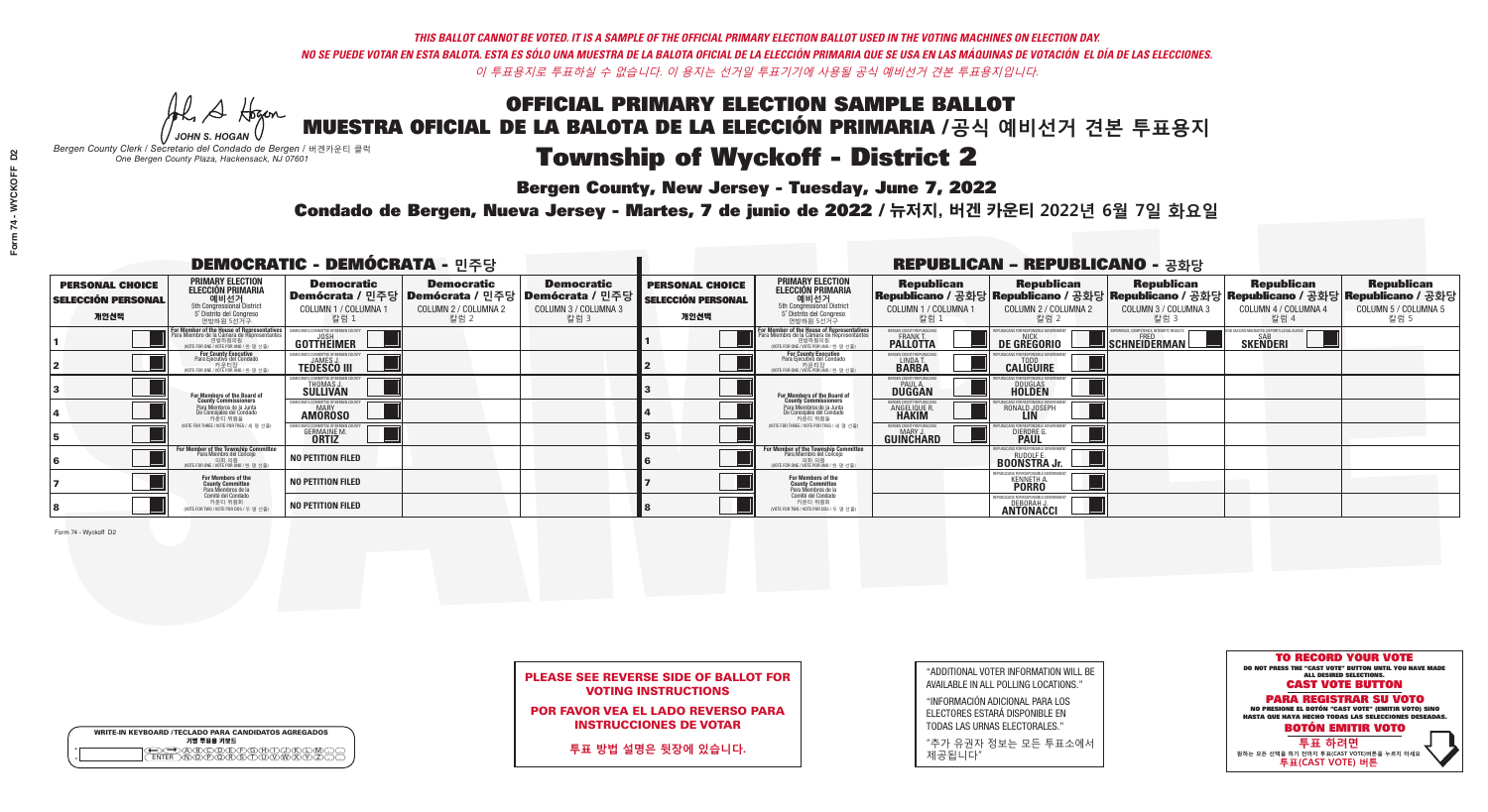Al Stogan

**Bergen County, New Jersey - Tuesday, June 7, 2022** 

|         | <b>WRITE-IN KEYBOARD /TECLADO PARA CANDIDATOS AGREGADOS</b><br>기명 투표용 키보드 |
|---------|---------------------------------------------------------------------------|
| $\circ$ | CODEXFXGXHX<br>$\sqrt{2}$                                                 |

*JOHN S. HOGAN Bergen County Clerk / Secretario del Condado de Bergen /* 버겐카운티 클럭 *One Bergen County Plaza, Hackensack, NJ 07601*



| <b>PLEASE SEE REVERSE SIDE OF BALLOT FOR</b> |
|----------------------------------------------|
| <b>VOTING INSTRUCTIONS</b>                   |

POR FAVOR VEA EL LADO REVERSO PARA INSTRUCCIONES DE VOTAR

**투표 방법 설명은 뒷장에 있습니다.**

"ADDITIONAL VOTER INFORMATION WILL BE AVAILABLE IN ALL POLLING LOCATIONS."

"INFORMACIÓN ADICIONAL PARA LOS ELECTORES ESTARÁ DISPONIBLE EN TODAS LAS URNAS ELECTORALES."

"추가 유권자 정보는 모든 투표소에서 제공됩니다"

Condado de Bergen, Nueva Jersey - Martes, 7 de junio de 2022 / 뉴저지, 버겐 카운티 2022년 6월 7일 화요일 *One Bergen County Plaza, Hackensack, NJ 07601*

|                                                             |                                                                                                                                               | <b>DEMOCRATIC - DEMÓCRATA - 민주당</b>                      |                                                   |                                                                                                            |                                                             |                                                                                                                                                 |                                                         | <b>REPUBLICAN - REPUBLICANO - 공화당</b>                           |                                                   |                                                                                                                                                |                                                   |
|-------------------------------------------------------------|-----------------------------------------------------------------------------------------------------------------------------------------------|----------------------------------------------------------|---------------------------------------------------|------------------------------------------------------------------------------------------------------------|-------------------------------------------------------------|-------------------------------------------------------------------------------------------------------------------------------------------------|---------------------------------------------------------|-----------------------------------------------------------------|---------------------------------------------------|------------------------------------------------------------------------------------------------------------------------------------------------|---------------------------------------------------|
| <b>PERSONAL CHOICE</b><br><b>SELECCIÓN PERSONAL</b><br>개인선택 | <b>PRIMARY ELECTION</b><br><b>ELECCIÓN PRIMARIA</b><br>예비선거<br><sup>5th</sup> Congressional District<br>5° Distrito del Congreso<br>연방하원 5선거구 | <b>Democratic</b><br>COLUMN 1 / COLUMNA 1<br>· 칼럼 :      | <b>Democratic</b><br>COLUMN 2 / COLUMNA 2<br>칼럼 2 | <b>Democratic</b><br>Demócrata / 민주당   Demócrata / 민주당   Demócrata / 민주당  <br>COLUMN 3 / COLUMNA 3<br>칼럼 3 | <b>PERSONAL CHOICE</b><br><b>SELECCIÓN PERSONAL</b><br>개인선택 | <b>PRIMARY ELECTION</b><br>ELECCIÓN PRIMARIA<br>예비선거<br><sub>5</sub> Distrite del Congression<br>5 Distrite del Congreso<br>연방하원 5선거구           | <b>Republican</b><br>COLUMN 1 / COLUMNA 1<br>칼럼         | <b>Republican</b><br>COLUMN 2 / COLUMNA 2<br>칼럼 2               | <b>Republican</b><br>COLUMN 3 / COLUMNA 3<br>칼럼 3 | <b>Republican</b><br>Republicano / 공화당 Republicano / 공화당 Republicano / 공화당 Republicano / 공화당 Republicano / 공화당<br>COLUMN 4 / COLUMNA 4<br>칼럼 4 | <b>Republican</b><br>COLUMN 5 / COLUMNA 5<br>칼럼 5 |
|                                                             | For Member of the House of Representatives<br>Para Miembro de la Cámara de Representantes<br>WOTE FOR ONE / VOTE POR UNO / 하 명 선축)            | GOTTHEIMER                                               |                                                   |                                                                                                            |                                                             | F <mark>or Member of the House of Representatives</mark><br>Para Miembro de la Cámara de Representantes<br>NOTE FOR ONE / VOTE POR UNO / 하 명 서축 | BERGEN COUNTY REPUBLICAN<br><b>PALLOTTA</b>             | DE GREGORIO                                                     | SCHNEIDERMAN                                      | <b>SKENDERI</b>                                                                                                                                |                                                   |
|                                                             | For County Executive<br>Para Ejecutivo del Condado<br>. 카운티장<br>(VOTE FOR ONE / VOTE POR UNO / 한 명 선출)                                        | <b>TEDESCO III</b>                                       |                                                   |                                                                                                            |                                                             | For County Executive<br>Para Ejecutivo del Condado<br>7 카운티장<br>(VOTE FOR ONE / VOTE POR UNO / 한 명 선출)                                          | ERGEN COUNTY REPUBLICAL<br>LINDA T.                     | <b>CALIGUIRE</b>                                                |                                                   |                                                                                                                                                |                                                   |
|                                                             | For Members of the Board of<br>County Commissioners                                                                                           | THOMAS J.                                                |                                                   |                                                                                                            |                                                             | <b>For Members of the Board of County Commissioners</b>                                                                                         | ERGEN COUNTY REPUBLICAN<br><b>DUGGAN</b>                | DOUGLAS<br><b>HOLDEN</b>                                        |                                                   |                                                                                                                                                |                                                   |
|                                                             | Para Miembros de la Junta<br>De Concejales del Condado<br>카운티 위원들                                                                             | RATIC COMMITTEE OF RERGEN COLL<br>MARY<br><b>AMOROSO</b> |                                                   |                                                                                                            |                                                             | Para Miembros de la Junta<br>De Concejales del Condado<br>카운티 위원들                                                                               | FRGEN COUNTY REPUBLICAL<br><b>ANGELIQUE R<br/>HAKIM</b> | RONALD JOSEPH                                                   |                                                   |                                                                                                                                                |                                                   |
|                                                             | NOTE FOR THREE / VOTE POR TRES / 세 명 선출)                                                                                                      | GERMAINE M<br><b>ORTIZ</b>                               |                                                   |                                                                                                            |                                                             | NOTE FOR THREE / VOTE POR TRES / 세 명 선출                                                                                                         | ERGEN COUNTY REPUBLICANS<br>MARY.<br>GUINCHARD          | <b>DIERDRE</b>                                                  |                                                   |                                                                                                                                                |                                                   |
|                                                             | For Member of the Township Committee<br>Para Miembro del Concejo<br>WOTE FOR ONE / VOTE POR UNO / 한 명 선원                                      | <b>NO PETITION FILED</b>                                 |                                                   |                                                                                                            |                                                             | For Member of the Township Committee<br>Para Miembro del Concejo<br>(VOTE FOR ONE / VOTE POR UNO / 한 명 선렬                                       |                                                         | FPUBLICANS FOR RESPONSIBLE GOVERNMEN<br><b>BOONSTRAJr.</b>      |                                                   |                                                                                                                                                |                                                   |
|                                                             | For Members of the<br>County Committee<br>Para Miembros de la<br>Comité del Condado                                                           | <b>NO PETITION FILED</b>                                 |                                                   |                                                                                                            |                                                             | For Members of the<br>County Committee<br>Para Miembros de la<br>Comité del Condado                                                             |                                                         | EDWARD A.                                                       |                                                   |                                                                                                                                                |                                                   |
|                                                             | 카운티 위원회<br>NOTE FOR TWO / VOTE POR DOS / 두 명 선출)                                                                                              | <b>NO PETITION FILED</b>                                 |                                                   |                                                                                                            |                                                             | 카운티 위원회<br>NOTE FOR TWO / VOTE POR DOS / 두 명 선출)                                                                                                |                                                         | PUBLICANS FOR RESPONSIBLE (<br><b>LINDA ANN</b><br><b>BROCK</b> |                                                   |                                                                                                                                                |                                                   |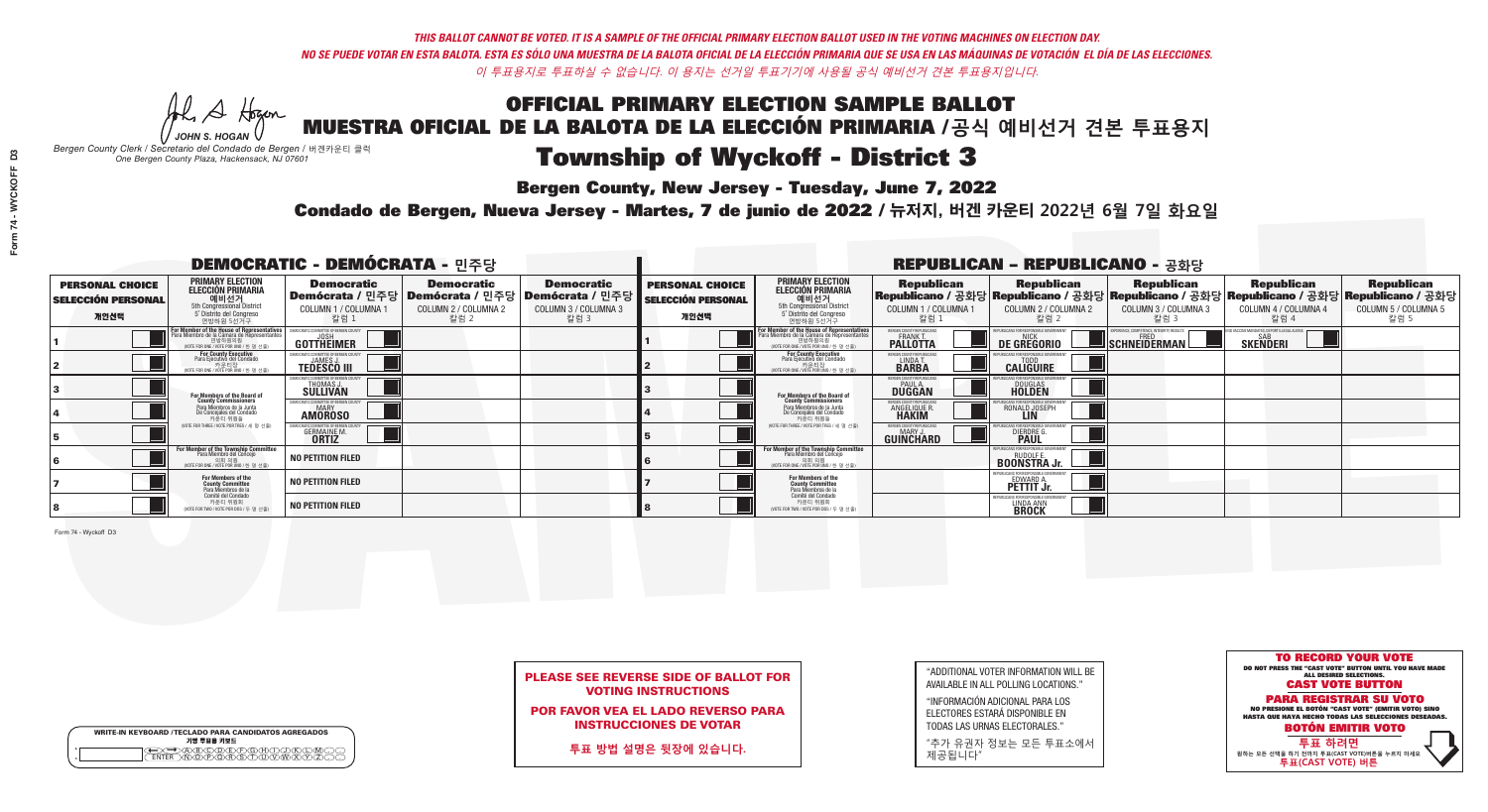Al Stogan

**Bergen County, New Jersey - Tuesday, June 7, 2022** 

|                       | <b>WRITE-IN KEYBOARD /TECLADO PARA CANDIDATOS AGREGADOS</b><br>기명 투표용 키보드 |  |
|-----------------------|---------------------------------------------------------------------------|--|
| $^{\circ}$<br>$\circ$ |                                                                           |  |

*JOHN S. HOGAN Bergen County Clerk / Secretario del Condado de Bergen /* 버겐카운티 클럭 *One Bergen County Plaza, Hackensack, NJ 07601*



| <b>PLEASE SEE REVERSE SIDE OF BALLOT FOR</b> |
|----------------------------------------------|
| <b>VOTING INSTRUCTIONS</b>                   |

POR FAVOR VEA EL LADO REVERSO PARA INSTRUCCIONES DE VOTAR

**투표 방법 설명은 뒷장에 있습니다.**

| "ADDITIONAL VOTER INFORMATION WILL BE |
|---------------------------------------|
| AVAILABLE IN ALL POLLING LOCATIONS."  |

"INFORMACIÓN ADICIONAL PARA LOS ELECTORES ESTARÁ DISPONIBLE EN TODAS LAS URNAS ELECTORALES."

"추가 유권자 정보는 모든 투표소에서 제공됩니다"

Condado de Bergen, Nueva Jersey - Martes, 7 de junio de 2022 / 뉴저지, 버겐 카운티 2022년 6월 7일 화요일 *One Bergen County Plaza, Hackensack, NJ 07601*

| <b>DEMOCRATIC - DEMÓCRATA - 민주당</b>                         |                                                                                                                                               |                                                          |                                                   |                                                                                                            |                                                             |                                                                                                                                                 |                                                         | <b>REPUBLICAN - REPUBLICANO - 공화당</b>                            |                                                   |                                                                                                                                                |                                                   |
|-------------------------------------------------------------|-----------------------------------------------------------------------------------------------------------------------------------------------|----------------------------------------------------------|---------------------------------------------------|------------------------------------------------------------------------------------------------------------|-------------------------------------------------------------|-------------------------------------------------------------------------------------------------------------------------------------------------|---------------------------------------------------------|------------------------------------------------------------------|---------------------------------------------------|------------------------------------------------------------------------------------------------------------------------------------------------|---------------------------------------------------|
| <b>PERSONAL CHOICE</b><br><b>SELECCIÓN PERSONAL</b><br>개인선택 | <b>PRIMARY ELECTION</b><br><b>ELECCIÓN PRIMARIA</b><br>예비선거<br><sup>5th</sup> Congressional District<br>5° Distrito del Congreso<br>연방하원 5선거구 | <b>Democratic</b><br>COLUMN 1 / COLUMNA 1<br>· 칼럼 :      | <b>Democratic</b><br>COLUMN 2 / COLUMNA 2<br>칼럼 2 | <b>Democratic</b><br>Demócrata / 민주당   Demócrata / 민주당   Demócrata / 민주당  <br>COLUMN 3 / COLUMNA 3<br>칼럼 3 | <b>PERSONAL CHOICE</b><br><b>SELECCIÓN PERSONAL</b><br>개인선택 | <b>PRIMARY ELECTION</b><br>ELECCIÓN PRIMARIA<br>예비선거<br><sub>5</sub> Distrite del Congression<br>5 Distrite del Congreso<br>연방하원 5선거구           | <b>Republican</b><br>COLUMN 1 / COLUMNA 1<br>칼럼         | <b>Republican</b><br>COLUMN 2 / COLUMNA 2<br>칼럼 2                | <b>Republican</b><br>COLUMN 3 / COLUMNA 3<br>칼럼 3 | <b>Republican</b><br>Republicano / 공화당 Republicano / 공화당 Republicano / 공화당 Republicano / 공화당 Republicano / 공화당<br>COLUMN 4 / COLUMNA 4<br>칼럼 4 | <b>Republican</b><br>COLUMN 5 / COLUMNA 5<br>칼럼 5 |
|                                                             | For Member of the House of Representatives<br>Para Miembro de la Cámara de Representantes<br>WOTE FOR ONE / VOTE POR UNO / 하 명 선축)            | GOTTHEIMER                                               |                                                   |                                                                                                            |                                                             | F <mark>or Member of the House of Representatives</mark><br>Para Miembro de la Cámara de Representantes<br>WOTE FOR ONE / VOTE POR UNO / 하 명 선축 | BERGEN COUNTY REPUBLICAN<br><b>PALLOTTA</b>             | DE GREGORIO                                                      | SCHNEIDERMAN                                      | <b>SKENDERI</b>                                                                                                                                |                                                   |
|                                                             | For County Executive<br>Para Ejecutivo del Condado<br>. 카운티장<br>(VOTE FOR ONE / VOTE POR UNO / 한 명 선출)                                        | <b>TEDESCO III</b>                                       |                                                   |                                                                                                            |                                                             | For County Executive<br>Para Ejecutivo del Condado<br>7 카운티장<br>(VOTE FOR ONE / VOTE POR UNO / 한 명 선출)                                          | ERGEN COUNTY REPUBLICAL<br>LINDA T.                     | <b>CALIGUIRE</b>                                                 |                                                   |                                                                                                                                                |                                                   |
|                                                             | For Members of the Board of<br>County Commissioners                                                                                           | THOMAS J.                                                |                                                   |                                                                                                            |                                                             | <b>For Members of the Board of County Commissioners</b>                                                                                         | ERGEN COUNTY REPUBLICAN<br><b>DUGGAN</b>                | DOUGLAS<br><b>HOLDEN</b>                                         |                                                   |                                                                                                                                                |                                                   |
|                                                             | Para Miembros de la Junta<br>De Concejales del Condado<br>카운티 위원들                                                                             | RATIC COMMITTEE OF RERGEN COLL<br>MARY<br><b>AMOROSO</b> |                                                   |                                                                                                            |                                                             | Para Miembros de la Junta<br>De Concejales del Condado<br>카운티 위원들                                                                               | FRGEN COUNTY REPUBLICAL<br><b>ANGELIQUE R<br/>HAKIM</b> | RONALD JOSEPH                                                    |                                                   |                                                                                                                                                |                                                   |
|                                                             | NOTE FOR THREE / VOTE POR TRES / 세 명 선출)                                                                                                      | GERMAINE M<br><b>ORTIZ</b>                               |                                                   |                                                                                                            |                                                             | NOTE FOR THREE / VOTE POR TRES / 세 명 선출                                                                                                         | ERGEN COUNTY REPUBLICANS<br>MARY.<br>GUINCHARD          | <b>DIERDRE</b>                                                   |                                                   |                                                                                                                                                |                                                   |
|                                                             | For Member of the Township Committee<br>Para Miembro del Concejo<br>WOTE FOR ONE / VOTE POR UNO / 한 명 선원                                      | <b>NO PETITION FILED</b>                                 |                                                   |                                                                                                            |                                                             | For Member of the Township Committee<br>Para Miembro del Concejo<br>(VOTE FOR ONE / VOTE POR UNO / 한 명 선렬                                       |                                                         | FPUBLICANS FOR RESPONSIBLE GOVERNMEN<br><b>BOONSTRA Jr.</b>      |                                                   |                                                                                                                                                |                                                   |
|                                                             | For Members of the<br>County Committee<br>Para Miembros de la<br>Comité del Condado                                                           | <b>NO PETITION FILED</b>                                 |                                                   |                                                                                                            |                                                             | For Members of the<br>County Committee<br>Para Miembros de la<br>Comité del Condado                                                             |                                                         | <b>CHRISTOPHER P.</b><br><b>DePHILLIPS</b>                       |                                                   |                                                                                                                                                |                                                   |
|                                                             | 카운티 위원회<br>NOTE FOR TWO / VOTE POR DOS / 두 명 선출)                                                                                              | <b>NO PETITION FILED</b>                                 |                                                   |                                                                                                            |                                                             | 카운티 위원회<br>NOTE FOR TWO / VOTE POR DOS / 두 명 선출)                                                                                                |                                                         | (FPURI ICANS FOR RESPONSIBLE GO<br><b>JOANN</b><br><b>TÖRACK</b> |                                                   |                                                                                                                                                |                                                   |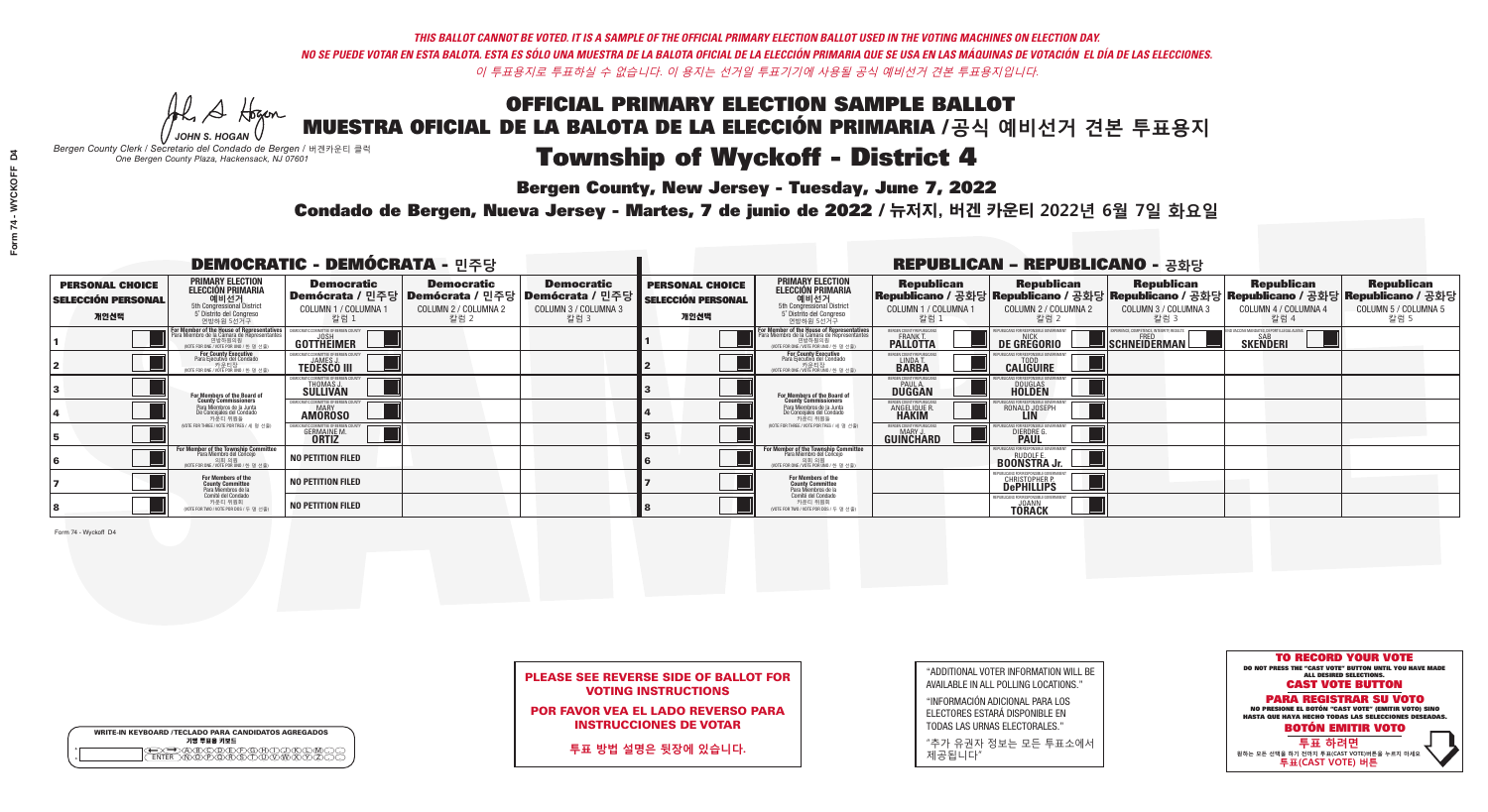Al Stogan

**Bergen County, New Jersey - Tuesday, June 7, 2022** 

| <b>WRITE-IN KEYBOARD /TECLADO PARA CANDIDATOS AGREGADOS</b><br>기명 투표용 키보드 |
|---------------------------------------------------------------------------|
|                                                                           |

*JOHN S. HOGAN Bergen County Clerk / Secretario del Condado de Bergen /* 버겐카운티 클럭 *One Bergen County Plaza, Hackensack, NJ 07601*

Condado de Bergen, Nueva Jersey - Martes, 7 de junio de 2022 / 뉴저지, 버겐 카운티 2022년 6월 7일 화요일 *One Bergen County Plaza, Hackensack, NJ 07601*



| <b>PLEASE SEE REVERSE SIDE OF BALLOT FOR</b> |
|----------------------------------------------|
| <b>VOTING INSTRUCTIONS</b>                   |

POR FAVOR VEA EL LADO REVERSO PARA INSTRUCCIONES DE VOTAR

**투표 방법 설명은 뒷장에 있습니다.**

"ADDITIONAL VOTER INFORMATION WILL BE AVAILABLE IN ALL POLLING LOCATIONS."

"INFORMACIÓN ADICIONAL PARA LOS ELECTORES ESTARÁ DISPONIBLE EN TODAS LAS URNAS ELECTORALES."

"추가 유권자 정보는 모든 투표소에서 제공됩니다"

| <b>DEMOCRATIC - DEMÓCRATA - 민주당</b>                         |                                                                                                                                               |                                                                   |                                                   |                                                                                                      | <b>REPUBLICAN - REPUBLICANO - 공화당</b>                       |                                                                                                                                           |                                                                      |                                                                 |                                                   |                                                                                                                                                |                                                   |  |
|-------------------------------------------------------------|-----------------------------------------------------------------------------------------------------------------------------------------------|-------------------------------------------------------------------|---------------------------------------------------|------------------------------------------------------------------------------------------------------|-------------------------------------------------------------|-------------------------------------------------------------------------------------------------------------------------------------------|----------------------------------------------------------------------|-----------------------------------------------------------------|---------------------------------------------------|------------------------------------------------------------------------------------------------------------------------------------------------|---------------------------------------------------|--|
| <b>PERSONAL CHOICE</b><br><b>SELECCIÓN PERSONAL</b><br>개인선택 | <b>PRIMARY ELECTION</b><br><b>ELECCIÓN PRIMARIA</b><br>예비선거<br><sup>5th</sup> Congressional District<br>5° Distrito del Congreso<br>연방하원 5선거구 | <b>Democratic</b><br>COLUMN 1 / COLUMNA 1<br>칼럼 1                 | <b>Democratic</b><br>COLUMN 2 / COLUMNA 2<br>칼럼 2 | <b>Democratic</b><br>Demócrata / 민주당 Demócrata / 민주당 Demócrata / 민주당<br>COLUMN 3 / COLUMNA 3<br>칼럼 3 | <b>PERSONAL CHOICE</b><br><b>SELECCIÓN PERSONAL</b><br>개인선택 | <b>PRIMARY ELECTION</b><br>ELECCIÓN PRIMARIA<br>에비선거<br><sub>5</sub> Distrite del Congression<br>5 Distrite del Congreso<br>연방하원 5선거구     | <b>Republican</b><br>COLUMN 1 / COLUMNA 1<br>칼럼                      | <b>Republican</b><br>COLUMN 2 / COLUMNA 2<br>·칼럼 2              | <b>Republican</b><br>COLUMN 3 / COLUMNA 3<br>칼럼 3 | <b>Republican</b><br>Republicano / 공화당 Republicano / 공화당 Republicano / 공화당 Republicano / 공화당 Republicano / 공화당<br>COLUMN 4 / COLUMNA 4<br>칼럼 4 | <b>Republican</b><br>COLUMN 5 / COLUMNA 5<br>칼럼 5 |  |
|                                                             | <b>For Member of the House of Representatives</b><br>Para Miembro de la Cámara de Representantes<br>NOTE FOR ONE / VOTE POR UNO / 한 명 선출)     | GOTTHËIMER                                                        |                                                   |                                                                                                      |                                                             | F <b>or Member of the House of Representatives</b><br>Para Miembro de la Cámara de Representantes<br>WOTE FOR ONE / VOTE POR UNO / 한 명 선출 | <b>ERGEN COUNTY REPUBLICAN</b><br><b>FRANK T.</b><br><b>PALLOTTA</b> | DE GREGORIO                                                     | SCHNEIDERMAN                                      | <b>SAB</b><br><b>SKENDERI</b>                                                                                                                  |                                                   |  |
|                                                             | For County Executive<br>Para Ejecutivo del Condado<br>WOTE FOR ONE / VOTE POR UNO / 한 명 선출)                                                   | <b>TEDESCO III</b>                                                |                                                   |                                                                                                      |                                                             | For County Executive<br>Para Ejecutivo del Condado<br>WOTE FOR ONE / VOTE POR UNO / 한 명 선결                                                | <b>FRGEN COUNTY REPUBLICAN</b><br>LINDA T.                           | <b>CALIGUIRE</b>                                                |                                                   |                                                                                                                                                |                                                   |  |
|                                                             | <b>For Members of the Board of<br/>County Commissioners</b>                                                                                   | THOMAS J.                                                         |                                                   |                                                                                                      |                                                             | <b>For Members of the Board of County Commissioners</b>                                                                                   | ERGEN COUNTY REPUBLICAL<br><b>PAUL A.</b><br><b>DUGGAN</b>           | DOUGLAS<br><b>HOLDEN</b>                                        |                                                   |                                                                                                                                                |                                                   |  |
|                                                             | Para Miembros de la Junta<br>De Concejales del Condado<br>카우티 위원들                                                                             | IOCRATIC COMMITTEE OF BEBGEN COUN<br><b>AMOROSO</b>               |                                                   |                                                                                                      |                                                             | Para Miembros de la Junta<br>De Concejales del Condado<br>카운티 위원들                                                                         | FRGEN COUNTY REPUBLICAL<br><b>ANGELIQUE R<br/>HAKIM</b>              | RONALD JOSEPH                                                   |                                                   |                                                                                                                                                |                                                   |  |
|                                                             | NOTE FOR THREE / VOTE POR TRES / 세 명 선출)                                                                                                      | GERMAINE M<br><b>ORTIZ</b>                                        |                                                   |                                                                                                      |                                                             | NOTE FOR THREE / VOTE POR TRES / 세 명 선출                                                                                                   | ERGEN COUNTY REPUBLICANS<br>MARY.<br><b>GUINCHARD</b>                | DIERDRE                                                         |                                                   |                                                                                                                                                |                                                   |  |
|                                                             | For Member of the Township Committee<br>Para Miembro del Concejo<br>(VOTE FOR ONE / VOTE POR UNO / 한 명 선출                                     | <b>NO PETITION FILED</b>                                          |                                                   |                                                                                                      |                                                             | For Member of the Township Committee<br>Para Miembro del Concejo<br>의회 의원<br>(VOTE FOR ONE / VOTE POR UNO / 한 명 선출                        |                                                                      | PUBLICANS FOR RESPONSIBLE GO'<br><b>BOONSTRAJr.</b>             |                                                   |                                                                                                                                                |                                                   |  |
|                                                             | For Members of the<br>County Committee<br>Para Miembros de la<br>Comité del Condado                                                           | MOCRATIC COMMITTEE OF BERGEN COUNTY<br>ADAM<br><b>SILVERSTEIN</b> |                                                   |                                                                                                      |                                                             | For Members of the<br>County Committee<br>Para Miembros de la<br>Comité del Condado                                                       |                                                                      | PUBLICANS FOR RESPONSIBLE GOV<br>EDWARD W.<br><b>NATALE Jr.</b> |                                                   |                                                                                                                                                |                                                   |  |
|                                                             | 카운티 위원회<br>NOTE FOR TWO / VOTE POR DOS / 두 명 선출)                                                                                              | <b>MARISA</b><br>HELUK                                            |                                                   |                                                                                                      |                                                             | 카운티 위원회<br>NOTE FOR TWO / VOTE POR DOS / 두 명 선출)                                                                                          |                                                                      | FPURI ICANS FOR RESPONSIBLE (<br><b>JULIETTE</b>                |                                                   |                                                                                                                                                |                                                   |  |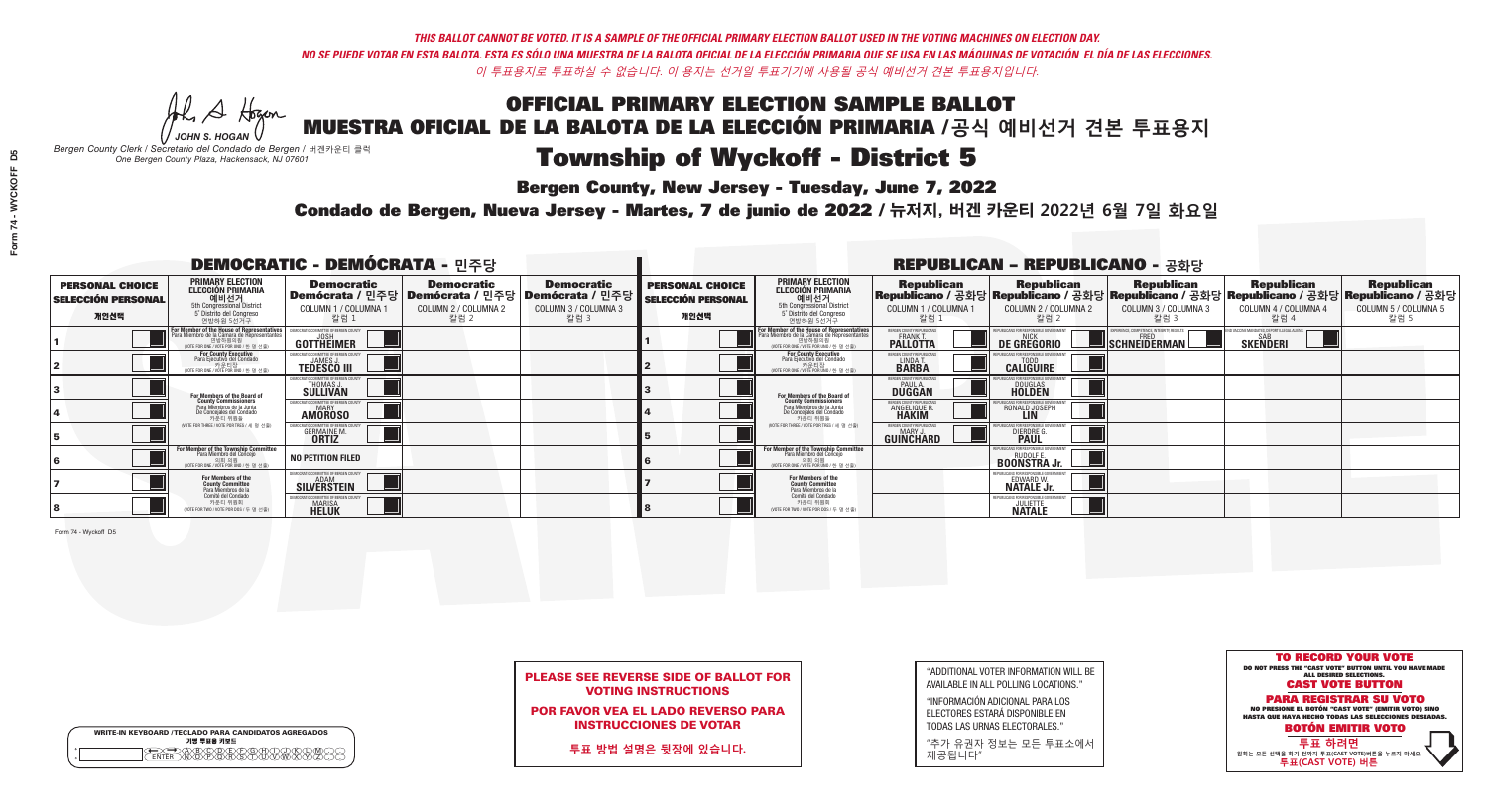Al Stogan

**Bergen County, New Jersey - Tuesday, June 7, 2022** 

|                    | <b>WRITE-IN KEYBOARD /TECLADO PARA CANDIDATOS AGREGADOS</b><br>기명 투표용 키보드 |
|--------------------|---------------------------------------------------------------------------|
| $\circ$<br>$\circ$ |                                                                           |

*JOHN S. HOGAN Bergen County Clerk / Secretario del Condado de Bergen /* 버겐카운티 클럭 *One Bergen County Plaza, Hackensack, NJ 07601*



| <b>PLEASE SEE REVERSE SIDE OF BALLOT FOR</b> |
|----------------------------------------------|
| <b>VOTING INSTRUCTIONS</b>                   |

POR FAVOR VEA EL LADO REVERSO PARA INSTRUCCIONES DE VOTAR

**투표 방법 설명은 뒷장에 있습니다.**

"ADDITIONAL VOTER INFORMATION WILL BE AVAILABLE IN ALL POLLING LOCATIONS."

"INFORMACIÓN ADICIONAL PARA LOS ELECTORES ESTARÁ DISPONIBLE EN TODAS LAS URNAS ELECTORALES."

"추가 유권자 정보는 모든 투표소에서 제공됩니다"

Condado de Bergen, Nueva Jersey - Martes, 7 de junio de 2022 / 뉴저지, 버겐 카운티 2022년 6월 7일 화요일 *One Bergen County Plaza, Hackensack, NJ 07601*

| <b>DEMOCRATIC - DEMÓCRATA - 민주당</b>                         |                                                                                                                                                      |                                                     |                                                   |                                                                                                      | <b>REPUBLICAN - REPUBLICANO - 공화당</b>                       |                                                                                                                                           |                                                               |                                                                              |                                                   |                                                                                                                                                |                                                   |  |
|-------------------------------------------------------------|------------------------------------------------------------------------------------------------------------------------------------------------------|-----------------------------------------------------|---------------------------------------------------|------------------------------------------------------------------------------------------------------|-------------------------------------------------------------|-------------------------------------------------------------------------------------------------------------------------------------------|---------------------------------------------------------------|------------------------------------------------------------------------------|---------------------------------------------------|------------------------------------------------------------------------------------------------------------------------------------------------|---------------------------------------------------|--|
| <b>PERSONAL CHOICE</b><br><b>SELECCIÓN PERSONAL</b><br>개인선택 | PRIMARY ELECTION<br><b>ELECCIÓN PRIMARIA</b><br>예비선거<br><sup>5th</sup> Congressional District<br>5° Distrito del Congreso<br>연방하원 5선거구               | <b>Democratic</b><br>COLUMN 1 / COLUMNA 1<br>칼럼 1   | <b>Democratic</b><br>COLUMN 2 / COLUMNA 2<br>칼럼 2 | <b>Democratic</b><br>Demócrata / 민주당 Demócrata / 민주당 Demócrata / 민주당<br>COLUMN 3 / COLUMNA 3<br>칼럼 3 | <b>PERSONAL CHOICE</b><br><b>SELECCIÓN PERSONAL</b><br>개인선택 | <b>PRIMARY ELECTION</b><br>ELECCIÓN PRIMARIA<br>에비선거<br><sub>5</sub> Distrite del Congression<br>5 Distrite del Congreso<br>연방하원 5선거구     | <b>Republican</b><br>COLUMN 1 / COLUMNA 1<br>칼럼               | <b>Republican</b><br>COLUMN 2 / COLUMNA 2<br>·칼럼 2                           | <b>Republican</b><br>COLUMN 3 / COLUMNA 3<br>칼럼 3 | <b>Republican</b><br>Republicano / 공화당 Republicano / 공화당 Republicano / 공화당 Republicano / 공화당 Republicano / 공화당<br>COLUMN 4 / COLUMNA 4<br>칼럼 4 | <b>Republican</b><br>COLUMN 5 / COLUMNA 5<br>칼럼 5 |  |
|                                                             | <b>For Member of the House of Representatives</b><br>Para Miembro de la Cámara de Representantes<br>연방하원의원<br>(VOTE FOR ONE / VOTE POR UNO / 한 명 선출) | GOTTHËIMER                                          |                                                   |                                                                                                      |                                                             | F <b>or Member of the House of Representatives</b><br>Para Miembro de la Cámara de Representantes<br>WOTE FOR ONE / VOTE POR UNO / 한 명 선출 | <b>ERGEN COUNTY REPUBLICAN</b><br>FRANK T.<br><b>PALLOTTA</b> | DE GREGORIO                                                                  | SCHNEIDERMAN                                      | <b>SAB</b><br><b>SKENDERI</b>                                                                                                                  |                                                   |  |
|                                                             | For County Executive<br>Para Ejecutivo del Condado<br>WOTE FOR ONE / VOTE POR UNO / 한 명 선출)                                                          | <b>TEDESCO III</b>                                  |                                                   |                                                                                                      |                                                             | For County Executive<br>Para Ejecutivo del Condado<br>WOTE FOR ONE / VOTE POR UNO / 한 명 선렬                                                | <b>FRGEN COUNTY REPUBLICAN</b><br>LINDA T.                    | <b>CALIGUIRE</b>                                                             |                                                   |                                                                                                                                                |                                                   |  |
|                                                             | <b>For Members of the Board of<br/>County Commissioners</b>                                                                                          | THOMAS J.                                           |                                                   |                                                                                                      |                                                             | <b>For Members of the Board of County Commissioners</b>                                                                                   | ERGEN COUNTY REPUBLICAN<br><b>PAUL A.</b><br><b>DUGGAN</b>    | <b>DOUGLAS</b><br><b>HOLDEN</b>                                              |                                                   |                                                                                                                                                |                                                   |  |
|                                                             | Para Miembros de la Junta<br>De Concejales del Condado<br>카우티 위원들                                                                                    | IOCRATIC COMMITTEE OF BEBGEN COUN<br><b>AMOROSO</b> |                                                   |                                                                                                      |                                                             | Para Miembros de la Junta<br>De Concejales del Condado<br>카운티 위원들                                                                         | FRGEN COUNTY REPUBLICAL<br><b>ANGELIQUE R<br/>HAKIM</b>       | RONALD JOSEPH                                                                |                                                   |                                                                                                                                                |                                                   |  |
|                                                             | NOTE FOR THREE / VOTE POR TRES / 세 명 선출)                                                                                                             | GERMAINE M<br><b>ORTIZ</b>                          |                                                   |                                                                                                      |                                                             | NOTE FOR THREE / VOTE POR TRES / 세 명 선출                                                                                                   | ERGEN COUNTY REPUBLICANS<br><b>GUINCHARD</b>                  | DIERDRE                                                                      |                                                   |                                                                                                                                                |                                                   |  |
|                                                             | For Member of the Township Committee<br>Para Miembro del Concejo<br>(VOTE FOR ONE / VOTE POR UNO / 한 명 선령                                            | <b>NO PETITION FILED</b>                            |                                                   |                                                                                                      |                                                             | For Member of the Township Committee<br>Para Miembro del Concejo<br>(VOTE FOR ONE / VOTE POR UNO / 한 명 선출                                 |                                                               | PUBLICANS FOR RESPONSIBLE GO'<br><b>BOONSTRAJr.</b>                          |                                                   |                                                                                                                                                |                                                   |  |
|                                                             | For Members of the<br>County Committee<br>Para Miembros de la<br>Comité del Condado                                                                  | <b>NO PETITION FILED</b>                            |                                                   |                                                                                                      |                                                             | For Members of the<br>County Committee<br>Para Miembros de la<br>Comité del Condado                                                       |                                                               | RUDOLF E.<br><b>BOONSTRA Jr.</b>                                             |                                                   |                                                                                                                                                |                                                   |  |
|                                                             | 카운티 위원회<br>NOTE FOR TWO / VOTE POR DOS / 두 명 선출)                                                                                                     | <b>NO PETITION FILED</b>                            |                                                   |                                                                                                      |                                                             | 카운티 위원회<br>NOTE FOR TWO / VOTE POR DOS / 두 명 선출)                                                                                          |                                                               | REPUBLICANS FOR RESPONSIBLE GOVERNMENT<br><b>KFRRY</b><br><b>ROUGHGARDEN</b> |                                                   |                                                                                                                                                |                                                   |  |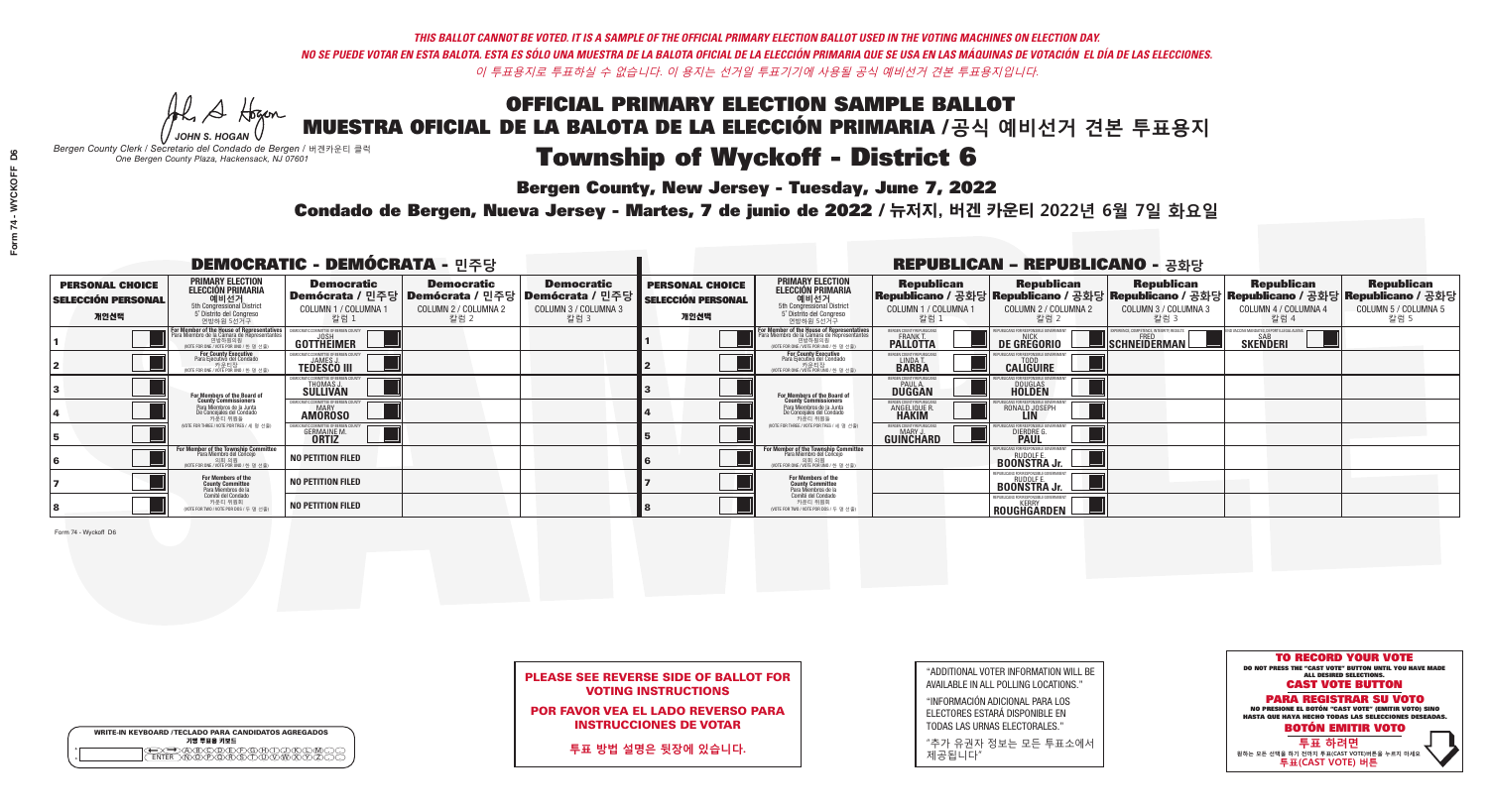Al A Hogan

**Bergen County, New Jersey - Tuesday, June 7, 2022** 

|              | <b>WRITE-IN KEYBOARD /TECLADO PARA CANDIDATOS AGREGADOS</b><br>기명 투표용 키보드 |  |
|--------------|---------------------------------------------------------------------------|--|
| ٥<br>$\circ$ | ৲ৡৣ৻ঽৣৼৣৣ৾৾৻ৢ                                                             |  |

*JOHN S. HOGAN Bergen County Clerk / Secretario del Condado de Bergen /* 버겐카운티 클럭 *One Bergen County Plaza, Hackensack, NJ 07601*



| <b>PLEASE SEE REVERSE SIDE OF BALLOT FOR</b> |  |
|----------------------------------------------|--|
| <b>VOTING INSTRUCTIONS</b>                   |  |

POR FAVOR VEA EL LADO REVERSO PARA INSTRUCCIONES DE VOTAR

**투표 방법 설명은 뒷장에 있습니다.**

| "ADDITIONAL VOTER INFORMATION WILL BE |
|---------------------------------------|
| AVAILABLE IN ALL POLLING LOCATIONS."  |

"INFORMACIÓN ADICIONAL PARA LOS ELECTORES ESTARÁ DISPONIBLE EN TODAS LAS URNAS ELECTORALES."

"추가 유권자 정보는 모든 투표소에서 제공됩니다"

Condado de Bergen, Nueva Jersey - Martes, 7 de junio de 2022 / 뉴저지, 버겐 카운티 2022년 6월 7일 화요일 *One Bergen County Plaza, Hackensack, NJ 07601*

|                                                             |                                                                                                                                        | <b>DEMOCRATIC - DEMÓCRATA - 민주당</b>                      |                                                   |                                                                                                            |                                                             |                                                                                                                                                 |                                                         | <b>REPUBLICAN - REPUBLICANO - 공화당</b>                  |                                                   |                                                                                                                                                |                                                   |
|-------------------------------------------------------------|----------------------------------------------------------------------------------------------------------------------------------------|----------------------------------------------------------|---------------------------------------------------|------------------------------------------------------------------------------------------------------------|-------------------------------------------------------------|-------------------------------------------------------------------------------------------------------------------------------------------------|---------------------------------------------------------|--------------------------------------------------------|---------------------------------------------------|------------------------------------------------------------------------------------------------------------------------------------------------|---------------------------------------------------|
| <b>PERSONAL CHOICE</b><br><b>SELECCIÓN PERSONAL</b><br>개인선택 | PRIMARY ELECTION<br><b>ELECCIÓN PRIMARIA</b><br>예비선거<br><sup>5th</sup> Congressional District<br>5° Distrito del Congreso<br>연방하원 5선거구 | <b>Democratic</b><br>COLUMN 1 / COLUMNA 1<br>· 칼럼 :      | <b>Democratic</b><br>COLUMN 2 / COLUMNA 2<br>칼럼 2 | <b>Democratic</b><br>Demócrata / 민주당   Demócrata / 민주당   Demócrata / 민주당  <br>COLUMN 3 / COLUMNA 3<br>칼럼 3 | <b>PERSONAL CHOICE</b><br><b>SELECCIÓN PERSONAL</b><br>개인선택 | <b>PRIMARY ELECTION</b><br>ELECCIÓN PRIMARIA<br>예비선거<br><sub>5</sub> Distrite del Congression<br>5 Distrite del Congreso<br>연방하원 5선거구           | <b>Republican</b><br>COLUMN 1 / COLUMNA 1<br>칼럼         | <b>Republican</b><br>COLUMN 2 / COLUMNA 2<br>칼럼 2      | <b>Republican</b><br>COLUMN 3 / COLUMNA 3<br>칼럼 3 | <b>Republican</b><br>Republicano / 공화당 Republicano / 공화당 Republicano / 공화당 Republicano / 공화당 Republicano / 공화당<br>COLUMN 4 / COLUMNA 4<br>칼럼 4 | <b>Republican</b><br>COLUMN 5 / COLUMNA 5<br>칼럼 5 |
|                                                             | For Member of the House of Representatives<br>Para Miembro de la Cámara de Representantes<br>WOTE FOR ONE / VOTE POR UNO / 하 명 선축)     | GOTTHEIMER                                               |                                                   |                                                                                                            |                                                             | F <mark>or Member of the House of Representatives</mark><br>Para Miembro de la Cámara de Representantes<br>WOTE FOR ONE / VOTE POR UNO / 하 명 선축 | ERGEN COUNTY REPUBLICAN<br><b>PALLOTTA</b>              | DE GREGORIO                                            | SCHNEIDERMAN                                      | <b>SKENDERI</b>                                                                                                                                |                                                   |
|                                                             | For County Executive<br>Para Ejecutivo del Condado<br>. 카운티장<br>(VOTE FOR ONE / VOTE POR UNO / 한 명 선출)                                 | <b>TEDESCO III</b>                                       |                                                   |                                                                                                            |                                                             | For County Executive<br>Para Ejecutivo del Condado<br>7 카운티장<br>(VOTE FOR ONE / VOTE POR UNO / 한 명 선출)                                          | ERGEN COUNTY REPUBLICAL<br>LINDA T.                     | <b>CALIGUIRE</b>                                       |                                                   |                                                                                                                                                |                                                   |
|                                                             | For Members of the Board of<br>County Commissioners                                                                                    | THOMAS J.                                                |                                                   |                                                                                                            |                                                             | <b>For Members of the Board of County Commissioners</b>                                                                                         | ERGEN COUNTY REPUBLICAN<br><b>DUGGAN</b>                | DOUGLAS<br><b>HOLDEN</b>                               |                                                   |                                                                                                                                                |                                                   |
|                                                             | Para Miembros de la Junta<br>De Concejales del Condado<br>카운티 위원들                                                                      | RATIC COMMITTEE OF RERGEN COLL<br>MARY<br><b>AMOROSO</b> |                                                   |                                                                                                            |                                                             | Para Miembros de la Junta<br>De Concejales del Condado<br>카운티 위원들                                                                               | FRGEN COUNTY REPUBLICAL<br><b>ANGELIQUE R<br/>HAKIM</b> | RONALD JOSEPH                                          |                                                   |                                                                                                                                                |                                                   |
|                                                             | NOTE FOR THREE / VOTE POR TRES / 세 명 선출)                                                                                               | GERMAINE M<br><b>ORTIZ</b>                               |                                                   |                                                                                                            |                                                             | NOTE FOR THREE / VOTE POR TRES / 세 명 선출                                                                                                         | ERGEN COUNTY REPUBLICANS<br>MARY.<br>GUINCHARD          | <b>DIERDRE</b>                                         |                                                   |                                                                                                                                                |                                                   |
|                                                             | For Member of the Township Committee<br>Para Miembro del Concejo<br>WOTE FOR ONE / VOTE POR UNO / 한 명 선                                | <b>NO PETITION FILED</b>                                 |                                                   |                                                                                                            |                                                             | For Member of the Township Committee<br>Para Miembro del Concejo<br>(VOTE FOR ONE / VOTE POR UNO / 한 명 선렬                                       |                                                         | FPUBLICANS FOR RESPONSIBLE GOVEE<br><b>BOONSTRAJr.</b> |                                                   |                                                                                                                                                |                                                   |
|                                                             | For Members of the<br>County Committee<br>Para Miembros de la<br>Comité del Condado                                                    | <b>NO PETITION FILED</b>                                 |                                                   |                                                                                                            |                                                             | For Members of the<br>County Committee<br>Para Miembros de la<br>Comité del Condado                                                             |                                                         | PUBLICANS FOR RESPONSIBLE GO<br><b>JEREMIAH</b>        |                                                   |                                                                                                                                                |                                                   |
|                                                             | 카운티 위원회<br>NOTE FOR TWO / VOTE POR DOS / 두 명 선출)                                                                                       | <b>NO PETITION FILED</b>                                 |                                                   |                                                                                                            |                                                             | 카운티 위원회<br>NOTE FOR TWO / VOTE POR DOS / 두 명 선출)                                                                                                |                                                         | REPUBLICANS FOR RESPONSIBLE<br><b>McNAMARA</b>         |                                                   |                                                                                                                                                |                                                   |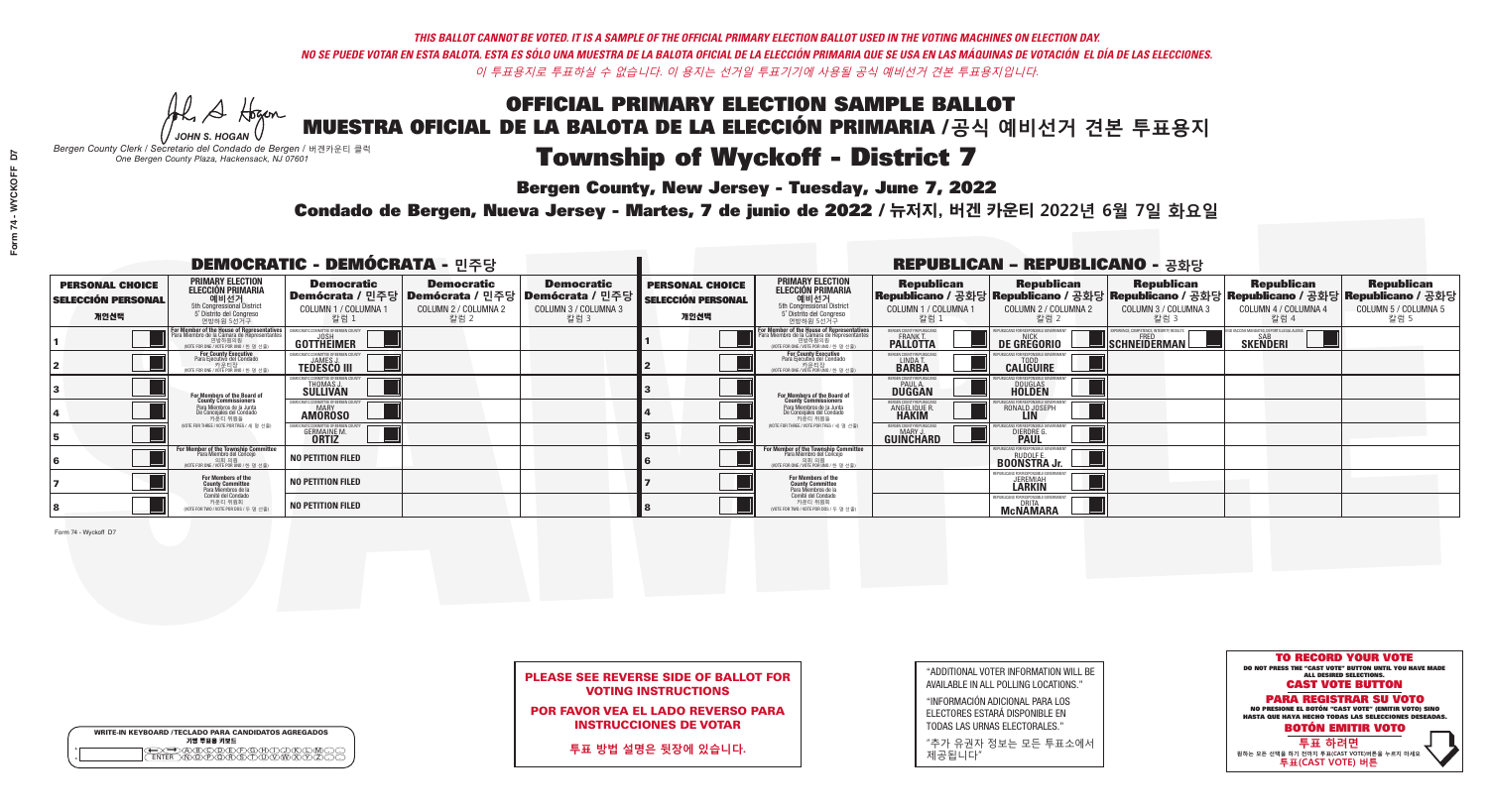Al Stogan

**Bergen County, New Jersey - Tuesday, June 7, 2022** 

| <b>WRITE-IN KEYBOARD /TECLADO PARA CANDIDATOS AGREGADOS</b><br>기명 투표용 키보드 |
|---------------------------------------------------------------------------|
| )(B)C)(D)(E)(F)(G)(H)(<br>፞ <sup></sup> ፟፝፟፟፟፟፼ৣঢ়ৣ৻ড়৾ৼ                  |

*JOHN S. HOGAN Bergen County Clerk / Secretario del Condado de Bergen /* 버겐카운티 클럭 *One Bergen County Plaza, Hackensack, NJ 07601*



| <b>PLEASE SEE REVERSE SIDE OF BALLOT FOR</b> |
|----------------------------------------------|
| <b>VOTING INSTRUCTIONS</b>                   |

POR FAVOR VEA EL LADO REVERSO PARA INSTRUCCIONES DE VOTAR

**투표 방법 설명은 뒷장에 있습니다.**

"ADDITIONAL VOTER INFORMATION WILL BE AVAILABLE IN ALL POLLING LOCATIONS."

"INFORMACIÓN ADICIONAL PARA LOS ELECTORES ESTARÁ DISPONIBLE EN TODAS LAS URNAS ELECTORALES."

"추가 유권자 정보는 모든 투표소에서 제공됩니다"

Condado de Bergen, Nueva Jersey - Martes, 7 de junio de 2022 / 뉴저지, 버겐 카운티 2022년 6월 7일 화요일 *One Bergen County Plaza, Hackensack, NJ 07601*

| <b>DEMOCRATIC - DEMÓCRATA - 민주당</b>                         |                                                                                                                                             |                                                            |                                                                                                        | <b>REPUBLICAN - REPUBLICANO - 공화당</b>             |                                                             |                                                                                                                                                                            |                                                 |                                                              |                                                   |                                                                                                                                                |                                                   |
|-------------------------------------------------------------|---------------------------------------------------------------------------------------------------------------------------------------------|------------------------------------------------------------|--------------------------------------------------------------------------------------------------------|---------------------------------------------------|-------------------------------------------------------------|----------------------------------------------------------------------------------------------------------------------------------------------------------------------------|-------------------------------------------------|--------------------------------------------------------------|---------------------------------------------------|------------------------------------------------------------------------------------------------------------------------------------------------|---------------------------------------------------|
| <b>PERSONAL CHOICE</b><br><b>SELECCIÓN PERSONAL</b><br>개인선택 | <b>PRIMARY ELECTION</b><br>ELECCIÓN PRIMARIA<br>예비선거<br><sub>5th Congressional District</sub><br>5° Distrito del Congreso<br>연방하원 5선거구      | <b>Democratic</b><br>COLUMN 1 / COLUMNA 1<br>·칼럼 :         | <b>Democratic</b><br>│Demócrata / 민주당│Demócrata / 민주당│Demócrata / 민주당┃<br>COLUMN 2 / COLUMNA 2<br>칼럼 2 | <b>Democratic</b><br>COLUMN 3 / COLUMNA 3<br>칼럼 3 | <b>PERSONAL CHOICE</b><br><b>SELECCIÓN PERSONAL</b><br>개인선택 | <b>PRIMARY ELECTION</b><br><b>ELECCIÓN PRIMARIA</b><br>예비선거<br><sub>5</sub> Distrite del Congression<br>Sin Congressional District<br>5 Distrite del Congreso<br>연방하원 5선거구 | <b>Republican</b><br>COLUMN 1 / COLUMNA 1<br>칼럼 | <b>Republican</b><br>COLUMN 2 / COLUMNA 2<br>·칼럼 2           | <b>Republican</b><br>COLUMN 3 / COLUMNA 3<br>칼럼 3 | <b>Republican</b><br>Republicano / 공화당 Republicano / 공화당 Republicano / 공화당 Republicano / 공화당 Republicano / 공화당<br>COLUMN 4 / COLUMNA 4<br>칼럼 4 | <b>Republican</b><br>COLUMN 5 / COLUMNA 5<br>칼럼 5 |
|                                                             | or Member of the House of Representatives<br>ara Miembro de la Cámara de Representantes<br>연방하원의원<br>(VOTE FOR ONE / VOTE POR UNO / 한 명 선출) | GOTTHEIMER                                                 |                                                                                                        |                                                   |                                                             | For Member of the House of Representatives<br>Para Miembro de la Cámara de Representantes<br>연방하원의원<br>(VOTE FOR ONE / VOTE POR UNO / 한 명 선출)                              | ERGEN COUNTY REPUBLICAN<br><b>PALLOTTA</b>      | DE GREGORIO                                                  | SCHNEIDERMAN                                      | SKEÑDERI                                                                                                                                       |                                                   |
|                                                             | For County Executive<br>Para Ejecutivo del Condado<br>. 카운티장<br>(VOTE FOR ONE / VOTE POR UNO / 한 명 선출)                                      | <b>EMOCRATIC COMMITTEE OF REBGEN</b><br><b>TEDESCO III</b> |                                                                                                        |                                                   |                                                             | <b>For County Executive</b><br>Para Ejecutivo del Condado<br>가운티장<br>(VOTE FOR ONE / VOTE POR UNO / 한명선출                                                                   | BERGEN COUNTY REPUBLICAL<br>LINDA T.            | <b>CALIGUIRE</b>                                             |                                                   |                                                                                                                                                |                                                   |
|                                                             | For Members of the Board of<br>County Commissioners                                                                                         | OCRATIC COMMITTEE OF BERGEN COUN'<br>THOMAS J.             |                                                                                                        |                                                   |                                                             | For Members of the Board of<br>County Commissioners                                                                                                                        | ERGEN COUNTY REPUBLICAN<br><b>DUGGAN</b>        | DOUGLAS<br><b>HOLDEN</b>                                     |                                                   |                                                                                                                                                |                                                   |
|                                                             | Para Miembros de la Junta<br>De Concejales del Condado<br>카우티 위원들                                                                           | IOCRATIC COMMITTEE OF BERGEN COUNT<br><b>AMOROSO</b>       |                                                                                                        |                                                   |                                                             | Para Miembros de la Junta<br>De Concejales del Condado<br>카운티 위원들                                                                                                          | <b>ANGELIQUE R</b><br><b>HAKIM</b>              | RONALD JOSEPH                                                |                                                   |                                                                                                                                                |                                                   |
|                                                             | VOTE FOR THREE / VOTE POR TRES / 세 명 선출                                                                                                     | RATIC COMMITTEE OF BERGEN (<br><b>GERMAINE M</b>           |                                                                                                        |                                                   |                                                             | NOTE FOR THREE / VOTE POR TRES / 세 명 선출)                                                                                                                                   | ERGEN COUNTY REPUBLICAN:<br><b>GUINCHARD</b>    | DIERDRE                                                      |                                                   |                                                                                                                                                |                                                   |
|                                                             | For Member of the Township Committee<br>Para Miembro del Concejo<br>(VOTE FOR ONE / VOTE POR UNO / 한 명 선                                    | <b>NO PETITION FILED</b>                                   |                                                                                                        |                                                   |                                                             | For Member of the Township Committee<br>Para Miembro del Concejo<br>(VOTE FOR ONE / VOTE POR UNO / 한 명 선출                                                                  |                                                 | <b>BOONSTRA Jr.</b>                                          |                                                   |                                                                                                                                                |                                                   |
|                                                             | For Members of the<br>County Committee<br>Para Miembros de la<br>Comité del Condado                                                         | <b>NO PETITION FILED</b>                                   |                                                                                                        |                                                   |                                                             | For Members of the<br>County Committee<br>Para Miembros de la<br>Comité del Condado                                                                                        |                                                 | REPUBLICANS FOR RESPONSIBLE GOVERNMENT<br><b>RUEBENACKER</b> |                                                   |                                                                                                                                                |                                                   |
|                                                             | 카운티 위원회<br>WOTE FOR TWO / VOTE POR DOS / 두 명 선출)                                                                                            | <b>NO PETITION FILED</b>                                   |                                                                                                        |                                                   |                                                             | 카운티 위원회<br>NOTE FOR TWO / VOTE POR DOS / 두 명 선출)                                                                                                                           |                                                 | SUSAN<br><b>FARCY</b>                                        |                                                   |                                                                                                                                                |                                                   |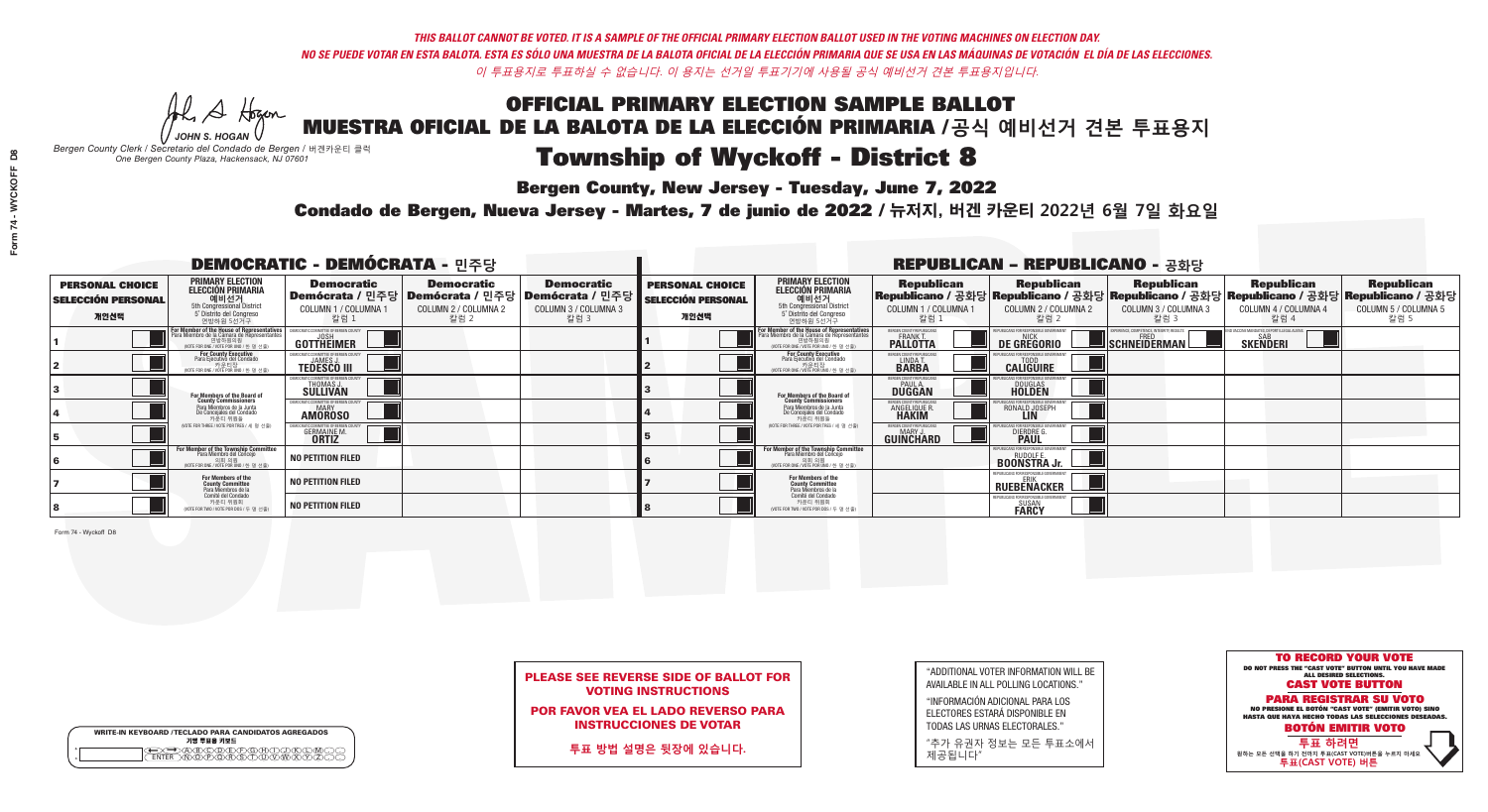Al Stogan

**Bergen County, New Jersey - Tuesday, June 7, 2022** 

|                       | <b>WRITE-IN KEYBOARD /TECLADO PARA CANDIDATOS AGREGADOS</b><br>기명 투표용 키보드 |  |
|-----------------------|---------------------------------------------------------------------------|--|
| $^{\circ}$<br>$\circ$ |                                                                           |  |

*JOHN S. HOGAN Bergen County Clerk / Secretario del Condado de Bergen /* 버겐카운티 클럭 *One Bergen County Plaza, Hackensack, NJ 07601*



| <b>PLEASE SEE REVERSE SIDE OF BALLOT FOR</b> |
|----------------------------------------------|
| <b>VOTING INSTRUCTIONS</b>                   |

POR FAVOR VEA EL LADO REVERSO PARA INSTRUCCIONES DE VOTAR

**투표 방법 설명은 뒷장에 있습니다.**

"ADDITIONAL VOTER INFORMATION WILL BE AVAILABLE IN ALL POLLING LOCATIONS."

"INFORMACIÓN ADICIONAL PARA LOS ELECTORES ESTARÁ DISPONIBLE EN TODAS LAS URNAS ELECTORALES."

"추가 유권자 정보는 모든 투표소에서 제공됩니다"

Condado de Bergen, Nueva Jersey - Martes, 7 de junio de 2022 / 뉴저지, 버겐 카운티 2022년 6월 7일 화요일 *One Bergen County Plaza, Hackensack, NJ 07601*

| <b>DEMOCRATIC - DEMÓCRATA - 민주당</b>                         |                                                                                                                                               |                                                      |                                                                                                        | <b>REPUBLICAN - REPUBLICANO - 공화당</b>             |                                                             |                                                                                                                                                       |                                                              |                                                   |                                                                                                                                                |                                                   |                                                   |
|-------------------------------------------------------------|-----------------------------------------------------------------------------------------------------------------------------------------------|------------------------------------------------------|--------------------------------------------------------------------------------------------------------|---------------------------------------------------|-------------------------------------------------------------|-------------------------------------------------------------------------------------------------------------------------------------------------------|--------------------------------------------------------------|---------------------------------------------------|------------------------------------------------------------------------------------------------------------------------------------------------|---------------------------------------------------|---------------------------------------------------|
| <b>PERSONAL CHOICE</b><br><b>SELECCIÓN PERSONAL</b><br>개인선택 | <b>PRIMARY ELECTION</b><br>ELECCIÓN PRIMARIA<br>예비선거<br>5th Congressional District<br>5° Distrito del Congreso<br>연방하원 5선거구                   | <b>Democratic</b><br>COLUMN 1 / COLUMNA 1<br>칼럼 :    | <b>Democratic</b><br>│Demócrata / 민주당│Demócrata / 민주당│Demócrata / 민주당│<br>COLUMN 2 / COLUMNA 2<br>칼럼 2 | <b>Democratic</b><br>COLUMN 3 / COLUMNA 3<br>칼럼 3 | <b>PERSONAL CHOICE</b><br><b>SELECCIÓN PERSONAL</b><br>개인선택 | <b>PRIMARY ELECTION</b><br><b>ELECCIÓN PRIMARIA</b><br><b>에비선거</b><br>5th Congressional District<br>5 <sup>'</sup> Distrito del Congreso<br>연방하원 5선거구 | <b>Republican</b><br>COLUMN 1 / COLUMNA 1<br>칼럼              | <b>Republican</b><br>COLUMN 2 / COLUMNA 2<br>칼럼 2 | <b>Republican</b><br>Republicano / 공화당 Republicano / 공화당 Republicano / 공화당 Republicano / 공화당 Republicano / 공화당<br>COLUMN 3 / COLUMNA 3<br>칼럼 3 | <b>Republican</b><br>COLUMN 4 / COLUMNA 4<br>칼럼 4 | <b>Republican</b><br>COLUMN 5 / COLUMNA 5<br>칼럼 5 |
|                                                             | For Member of the House of Representatives<br>Para Miembro de la Cámara de Representantes<br>연방하원의원<br>(VOTE FOR ONE / VOTE POR UNO / 한 명 선출) | GOTTHEIMER                                           |                                                                                                        |                                                   |                                                             | <b>For Member of the House of Representatives<br/>Para Miembro de la Cámara de Representantes</b><br>WOTE FOR ONE / VOTE POR UNO / 한 명 선출             | RGEN COUNTY REPUBLICAN!<br><b>PALLOTTA</b>                   | DE GREGORIO                                       | SCHNEIDERMAN                                                                                                                                   | <b>SAB</b><br>SKEÑDERI                            |                                                   |
|                                                             | For County Executive<br>Para Ejecutivo del Condado<br>(VOTE FOR ONE / VOTE POR UNO / 한 명 선출)                                                  | <b>TEDESCO III</b>                                   |                                                                                                        |                                                   |                                                             | For County Executive<br>Para Ejecutivo del Condado<br>7) 카운티장<br>(VOTE FOR ONE / VOTE POR UNO / 한 명 선출                                                | <b>FRGEN COUNTY REPUBLICAL</b><br>LINDA T.                   | <b>CALIGUIRE</b>                                  |                                                                                                                                                |                                                   |                                                   |
|                                                             | <b>For Members of the Board of<br/>County Commissioners</b>                                                                                   | THOMAS J.                                            |                                                                                                        |                                                   |                                                             | For Members of the Board of<br>County Commissioners                                                                                                   | ERGEN COUNTY REPUBLICAL<br><b>DUGGAN</b>                     | DOUGLAS<br><b>HOLDEN</b>                          |                                                                                                                                                |                                                   |                                                   |
|                                                             | Para Miembros de la Junta<br>De Concejales del Condado<br>카우티 위원들                                                                             | IOCRATIC COMMITTEE OF BERGEN COUNT<br><b>AMOROSO</b> |                                                                                                        |                                                   |                                                             | Para Miembros de la Junta<br>De Concejales del Condado<br>카운티 위원들                                                                                     | RGEN COUNTY REPUBLICAL<br><b>ANGELIQUE R</b><br><b>HAKIM</b> | RONALD JOSEPH                                     |                                                                                                                                                |                                                   |                                                   |
|                                                             | NOTE FOR THREE / VOTE POR TRES / 세 명 선출)                                                                                                      | GERMAINE M<br><b>ORTIZ</b>                           |                                                                                                        |                                                   |                                                             | NOTE FOR THREE / VOTE POR TRES / 세 명 선출                                                                                                               | ERGEN COUNTY REPUBLICANS<br><b>GUINCHARD</b>                 | DIERDRE                                           |                                                                                                                                                |                                                   |                                                   |
|                                                             | For Member of the Township Committee<br>Para Miembro del Conceio<br>(VOTE FOR ONE / VOTE POR UNO / 한 명 선                                      | <b>NO PETITION FILED</b>                             |                                                                                                        |                                                   |                                                             | For Member of the Township Committee<br>Para Miembro del Concejo<br>의회 의워<br>(VOTE FOR ONE / VOTE POR UNO / 한 명 선렬                                    |                                                              | <b>BOONSTRA Jr.</b>                               |                                                                                                                                                |                                                   |                                                   |
|                                                             | For Members of the<br>County Committee<br>Para Miembros de la<br>Comité del Condado                                                           | <b>NO PETITION FILED</b>                             |                                                                                                        |                                                   |                                                             | For Members of the<br>County Committee<br>Para Miembros de la<br>Comité del Condado                                                                   |                                                              | EPUBLICANS FOR RESPONSIBLE GOVE<br><b>WINTON</b>  |                                                                                                                                                |                                                   |                                                   |
|                                                             | 카운티 위원회<br>WOTE FOR TWO / VOTE POR DOS / 두 명 선출)                                                                                              | <b>NO PETITION FILED</b>                             |                                                                                                        |                                                   |                                                             | 카운티 위원회<br>WOTE FOR TWO / VOTE POR DOS / 두 명 선출)                                                                                                      |                                                              | SUSAN W.<br><b>WINTON</b>                         |                                                                                                                                                |                                                   |                                                   |